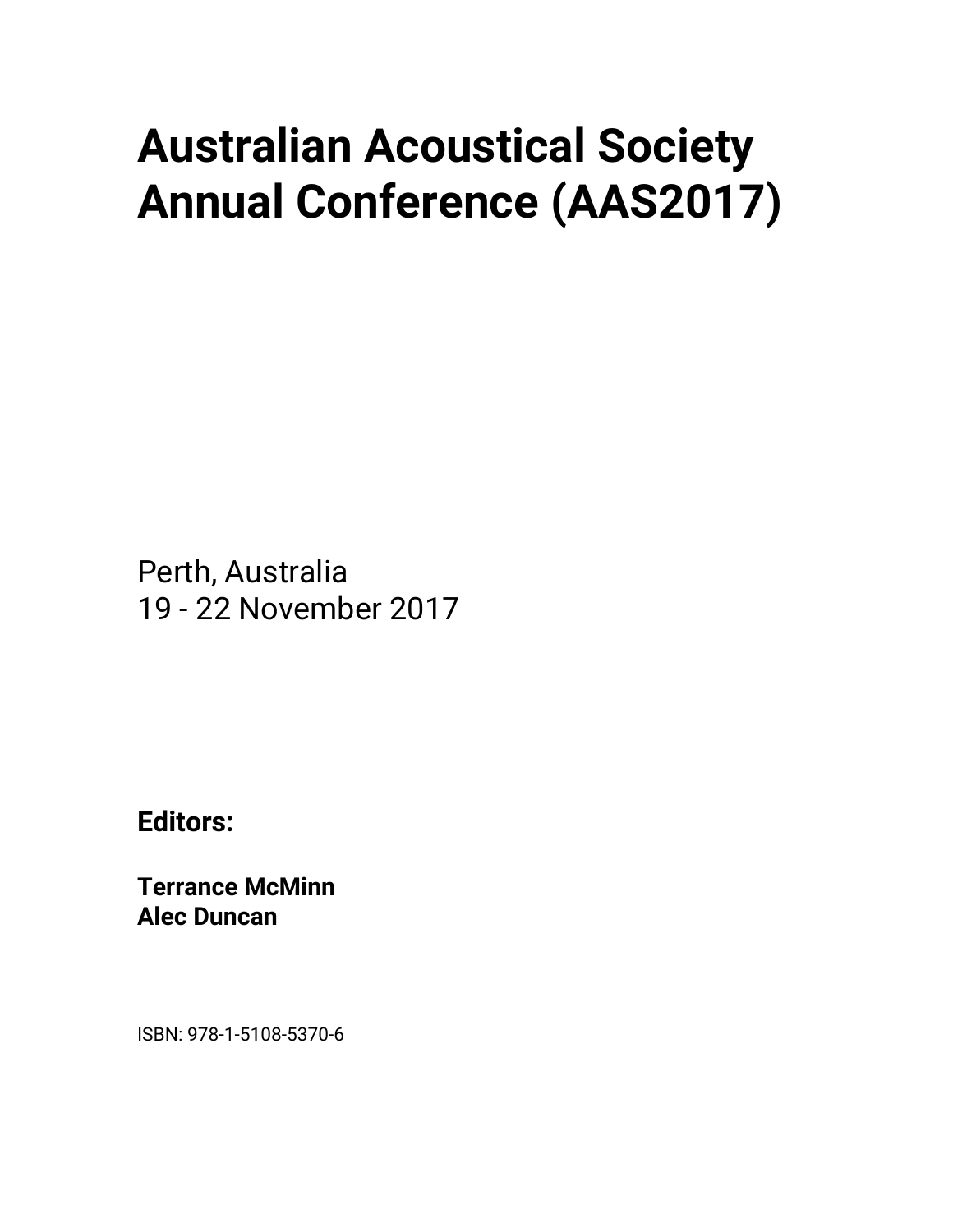**Printed from e-media with permission by:** 

Curran Associates, Inc. 57 Morehouse Lane Red Hook, NY 12571



**Some format issues inherent in the e-media version may also appear in this print version.** 

Copyright© (2017) by the Australian Acoustical Society All rights reserved.

Printed by Curran Associates, Inc. (2018)

For permission requests, please contact the Australian Acoustical Society at the address below.

Australian Acoustical Society P. O. Box 1843 Toowong DC QLD 4066 Australia

Phone: (07) 3122 2605

GeneralSecretary@acoustics.asn.au

## **Additional copies of this publication are available from:**

Curran Associates, Inc. 57 Morehouse Lane Red Hook, NY 12571 USA Phone: 845-758-0400 Fax: 845-758-2634 Email: curran@proceedings.com Web: www.proceedings.com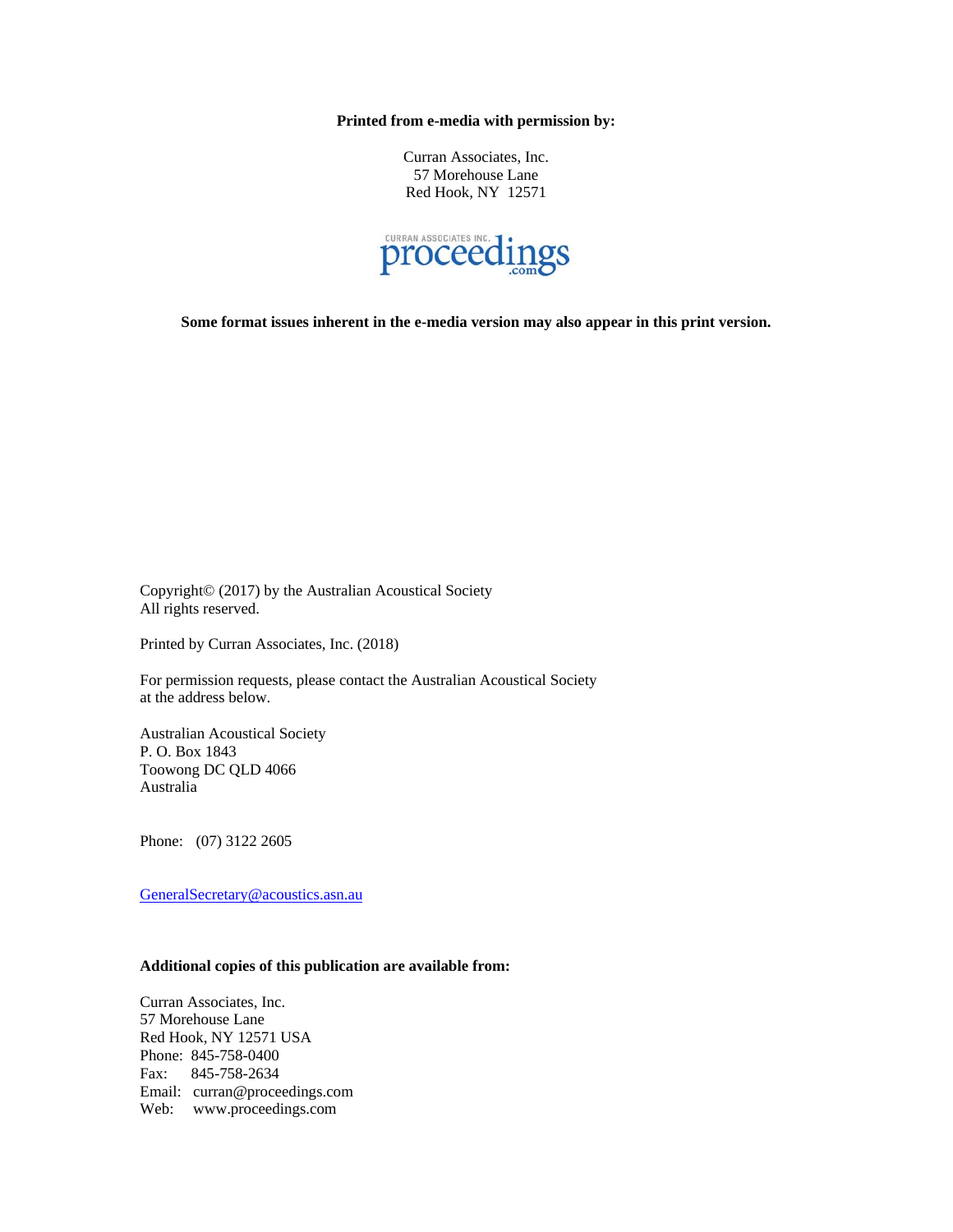## **TABLE OF CONTENTS**

| AN OVERVIEW OF STRUCTURE-RADIATED NOISE AND VIBRATION ASSESSMENT FOR<br>A. Deivasigamani, A. de Lacy, M. Toward<br>BEYOND INDUSTRY VS GOVERNMENT: A PARTNERSHIP APPROACH TO MANAGING<br>J. Hanemann, D. Hanson, G. Howard, J. McGuire<br>H. Hunt, M. Hussein, W. Hamad<br>A MEASUREMENT CAMPAIGN FOR RAILWAY-INDUCED VIBRATIONS IN A BUILDING 44<br>K. Kuo, K. Maes, M. Germonpre, G. Lombaert, G. Degrande<br>PREDICTING AND MANAGING ROLLING NOISE EMISSIONS FROM TRAINS ON THE<br>L. Zoontjens, L. Welsh, B. Croft<br>AIRGUN ARRAYS FOR MARINE SEISMIC SURVEYS - PHYSICS AND DIRECTIONAL<br>A.J. Duncan<br><b>LINKED INFLUENCES OF ENVIRONMENTAL UNDERWATER NOISE AND</b><br><b>GEOMORPHOLOGY ON LARGER MASS STRANDINGS OF ODONTOCETES (TOOTHED</b><br>L.J. Hamilton<br>ON THE DEVELOPMENT OF MARINE SEISMIC AIRGUN ARRAY SOURCE SIGNATURE<br>B. Li<br><b>QUANTITATIVE ANALYSIS ON THE ENVIRONMENTAL IMPACT BENEFITS FROM THE</b><br>B. Li, M. Bayly<br>HOW DO IMPULSIVE MARINE SEISMIC SURVEYS IMPACT MARINE FAUNA AND HOW<br>R.D. McCauley, A.J. Duncan<br><b>MAXIMISING RATES OF PRODUCTIVITY AT MINE, QUARRY AND CONSTRUCTION SITES</b><br>D.J. Davis<br>E.H. van Banda, T. Verheij<br>SETTING NOISE OBJECTIVES FOR OUTDOOR EVENTS AT THE SYDNEY OPERA HOUSE 111<br>J. Parnell, A. Hartcher<br>A LOW-FREQUENCY NOISE MEASUREMENT AND RECORDING DEVICE FOR OCCUPANT<br>C.S. Pedersen, H. Moller, F. Christensen, S.K. Olesen, S.B. Nielsen<br>STATISTICAL PROPERTIES OF URBAN NOISE - RESULTS OF A LONG TERM<br>J. Song, V.V. Lenchine<br>D. Eggler, H. Chung, F. Montiel, J. Pan, N. Kessissoglou<br>WIND TUNNEL FLOW NOISE MEASUREMENTS USING A RANDOM DESIGN ACOUSTIC<br>J. Fischer, M. Rowan, P. Jacquemin, D. Lamos, O. Vargas, J. Malcolm, A. Skvortsov, C. Doolan<br>APPLICATION OF FAMPRADOP ("FAR-RANGE ANALYTICAL MODEL FOR THE<br>PRESSURE RADIATED FROM A DRIVEN OFFSHORE PILE") TO THE FAR-RANGE CASES<br>M.V. Hall<br>METAMATERIAL DESIGN FOR MIDDLE-LOW FREQUENCY ELASTIC WAVE MITIGATION 163 |                                |  |
|--------------------------------------------------------------------------------------------------------------------------------------------------------------------------------------------------------------------------------------------------------------------------------------------------------------------------------------------------------------------------------------------------------------------------------------------------------------------------------------------------------------------------------------------------------------------------------------------------------------------------------------------------------------------------------------------------------------------------------------------------------------------------------------------------------------------------------------------------------------------------------------------------------------------------------------------------------------------------------------------------------------------------------------------------------------------------------------------------------------------------------------------------------------------------------------------------------------------------------------------------------------------------------------------------------------------------------------------------------------------------------------------------------------------------------------------------------------------------------------------------------------------------------------------------------------------------------------------------------------------------------------------------------------------------------------------------------------------------------------------------------------------------------------------------------------------------------------------------------------------------------------------------------------------------------------------------------------------------------------------------------------------|--------------------------------|--|
|                                                                                                                                                                                                                                                                                                                                                                                                                                                                                                                                                                                                                                                                                                                                                                                                                                                                                                                                                                                                                                                                                                                                                                                                                                                                                                                                                                                                                                                                                                                                                                                                                                                                                                                                                                                                                                                                                                                                                                                                                    | I.L. Arteaga                   |  |
|                                                                                                                                                                                                                                                                                                                                                                                                                                                                                                                                                                                                                                                                                                                                                                                                                                                                                                                                                                                                                                                                                                                                                                                                                                                                                                                                                                                                                                                                                                                                                                                                                                                                                                                                                                                                                                                                                                                                                                                                                    |                                |  |
|                                                                                                                                                                                                                                                                                                                                                                                                                                                                                                                                                                                                                                                                                                                                                                                                                                                                                                                                                                                                                                                                                                                                                                                                                                                                                                                                                                                                                                                                                                                                                                                                                                                                                                                                                                                                                                                                                                                                                                                                                    |                                |  |
|                                                                                                                                                                                                                                                                                                                                                                                                                                                                                                                                                                                                                                                                                                                                                                                                                                                                                                                                                                                                                                                                                                                                                                                                                                                                                                                                                                                                                                                                                                                                                                                                                                                                                                                                                                                                                                                                                                                                                                                                                    |                                |  |
|                                                                                                                                                                                                                                                                                                                                                                                                                                                                                                                                                                                                                                                                                                                                                                                                                                                                                                                                                                                                                                                                                                                                                                                                                                                                                                                                                                                                                                                                                                                                                                                                                                                                                                                                                                                                                                                                                                                                                                                                                    |                                |  |
|                                                                                                                                                                                                                                                                                                                                                                                                                                                                                                                                                                                                                                                                                                                                                                                                                                                                                                                                                                                                                                                                                                                                                                                                                                                                                                                                                                                                                                                                                                                                                                                                                                                                                                                                                                                                                                                                                                                                                                                                                    |                                |  |
|                                                                                                                                                                                                                                                                                                                                                                                                                                                                                                                                                                                                                                                                                                                                                                                                                                                                                                                                                                                                                                                                                                                                                                                                                                                                                                                                                                                                                                                                                                                                                                                                                                                                                                                                                                                                                                                                                                                                                                                                                    |                                |  |
|                                                                                                                                                                                                                                                                                                                                                                                                                                                                                                                                                                                                                                                                                                                                                                                                                                                                                                                                                                                                                                                                                                                                                                                                                                                                                                                                                                                                                                                                                                                                                                                                                                                                                                                                                                                                                                                                                                                                                                                                                    |                                |  |
|                                                                                                                                                                                                                                                                                                                                                                                                                                                                                                                                                                                                                                                                                                                                                                                                                                                                                                                                                                                                                                                                                                                                                                                                                                                                                                                                                                                                                                                                                                                                                                                                                                                                                                                                                                                                                                                                                                                                                                                                                    |                                |  |
|                                                                                                                                                                                                                                                                                                                                                                                                                                                                                                                                                                                                                                                                                                                                                                                                                                                                                                                                                                                                                                                                                                                                                                                                                                                                                                                                                                                                                                                                                                                                                                                                                                                                                                                                                                                                                                                                                                                                                                                                                    |                                |  |
|                                                                                                                                                                                                                                                                                                                                                                                                                                                                                                                                                                                                                                                                                                                                                                                                                                                                                                                                                                                                                                                                                                                                                                                                                                                                                                                                                                                                                                                                                                                                                                                                                                                                                                                                                                                                                                                                                                                                                                                                                    |                                |  |
|                                                                                                                                                                                                                                                                                                                                                                                                                                                                                                                                                                                                                                                                                                                                                                                                                                                                                                                                                                                                                                                                                                                                                                                                                                                                                                                                                                                                                                                                                                                                                                                                                                                                                                                                                                                                                                                                                                                                                                                                                    |                                |  |
|                                                                                                                                                                                                                                                                                                                                                                                                                                                                                                                                                                                                                                                                                                                                                                                                                                                                                                                                                                                                                                                                                                                                                                                                                                                                                                                                                                                                                                                                                                                                                                                                                                                                                                                                                                                                                                                                                                                                                                                                                    |                                |  |
|                                                                                                                                                                                                                                                                                                                                                                                                                                                                                                                                                                                                                                                                                                                                                                                                                                                                                                                                                                                                                                                                                                                                                                                                                                                                                                                                                                                                                                                                                                                                                                                                                                                                                                                                                                                                                                                                                                                                                                                                                    |                                |  |
|                                                                                                                                                                                                                                                                                                                                                                                                                                                                                                                                                                                                                                                                                                                                                                                                                                                                                                                                                                                                                                                                                                                                                                                                                                                                                                                                                                                                                                                                                                                                                                                                                                                                                                                                                                                                                                                                                                                                                                                                                    |                                |  |
|                                                                                                                                                                                                                                                                                                                                                                                                                                                                                                                                                                                                                                                                                                                                                                                                                                                                                                                                                                                                                                                                                                                                                                                                                                                                                                                                                                                                                                                                                                                                                                                                                                                                                                                                                                                                                                                                                                                                                                                                                    |                                |  |
|                                                                                                                                                                                                                                                                                                                                                                                                                                                                                                                                                                                                                                                                                                                                                                                                                                                                                                                                                                                                                                                                                                                                                                                                                                                                                                                                                                                                                                                                                                                                                                                                                                                                                                                                                                                                                                                                                                                                                                                                                    |                                |  |
|                                                                                                                                                                                                                                                                                                                                                                                                                                                                                                                                                                                                                                                                                                                                                                                                                                                                                                                                                                                                                                                                                                                                                                                                                                                                                                                                                                                                                                                                                                                                                                                                                                                                                                                                                                                                                                                                                                                                                                                                                    |                                |  |
|                                                                                                                                                                                                                                                                                                                                                                                                                                                                                                                                                                                                                                                                                                                                                                                                                                                                                                                                                                                                                                                                                                                                                                                                                                                                                                                                                                                                                                                                                                                                                                                                                                                                                                                                                                                                                                                                                                                                                                                                                    |                                |  |
|                                                                                                                                                                                                                                                                                                                                                                                                                                                                                                                                                                                                                                                                                                                                                                                                                                                                                                                                                                                                                                                                                                                                                                                                                                                                                                                                                                                                                                                                                                                                                                                                                                                                                                                                                                                                                                                                                                                                                                                                                    |                                |  |
|                                                                                                                                                                                                                                                                                                                                                                                                                                                                                                                                                                                                                                                                                                                                                                                                                                                                                                                                                                                                                                                                                                                                                                                                                                                                                                                                                                                                                                                                                                                                                                                                                                                                                                                                                                                                                                                                                                                                                                                                                    |                                |  |
|                                                                                                                                                                                                                                                                                                                                                                                                                                                                                                                                                                                                                                                                                                                                                                                                                                                                                                                                                                                                                                                                                                                                                                                                                                                                                                                                                                                                                                                                                                                                                                                                                                                                                                                                                                                                                                                                                                                                                                                                                    |                                |  |
|                                                                                                                                                                                                                                                                                                                                                                                                                                                                                                                                                                                                                                                                                                                                                                                                                                                                                                                                                                                                                                                                                                                                                                                                                                                                                                                                                                                                                                                                                                                                                                                                                                                                                                                                                                                                                                                                                                                                                                                                                    |                                |  |
|                                                                                                                                                                                                                                                                                                                                                                                                                                                                                                                                                                                                                                                                                                                                                                                                                                                                                                                                                                                                                                                                                                                                                                                                                                                                                                                                                                                                                                                                                                                                                                                                                                                                                                                                                                                                                                                                                                                                                                                                                    |                                |  |
|                                                                                                                                                                                                                                                                                                                                                                                                                                                                                                                                                                                                                                                                                                                                                                                                                                                                                                                                                                                                                                                                                                                                                                                                                                                                                                                                                                                                                                                                                                                                                                                                                                                                                                                                                                                                                                                                                                                                                                                                                    |                                |  |
|                                                                                                                                                                                                                                                                                                                                                                                                                                                                                                                                                                                                                                                                                                                                                                                                                                                                                                                                                                                                                                                                                                                                                                                                                                                                                                                                                                                                                                                                                                                                                                                                                                                                                                                                                                                                                                                                                                                                                                                                                    |                                |  |
|                                                                                                                                                                                                                                                                                                                                                                                                                                                                                                                                                                                                                                                                                                                                                                                                                                                                                                                                                                                                                                                                                                                                                                                                                                                                                                                                                                                                                                                                                                                                                                                                                                                                                                                                                                                                                                                                                                                                                                                                                    |                                |  |
|                                                                                                                                                                                                                                                                                                                                                                                                                                                                                                                                                                                                                                                                                                                                                                                                                                                                                                                                                                                                                                                                                                                                                                                                                                                                                                                                                                                                                                                                                                                                                                                                                                                                                                                                                                                                                                                                                                                                                                                                                    |                                |  |
|                                                                                                                                                                                                                                                                                                                                                                                                                                                                                                                                                                                                                                                                                                                                                                                                                                                                                                                                                                                                                                                                                                                                                                                                                                                                                                                                                                                                                                                                                                                                                                                                                                                                                                                                                                                                                                                                                                                                                                                                                    |                                |  |
|                                                                                                                                                                                                                                                                                                                                                                                                                                                                                                                                                                                                                                                                                                                                                                                                                                                                                                                                                                                                                                                                                                                                                                                                                                                                                                                                                                                                                                                                                                                                                                                                                                                                                                                                                                                                                                                                                                                                                                                                                    |                                |  |
|                                                                                                                                                                                                                                                                                                                                                                                                                                                                                                                                                                                                                                                                                                                                                                                                                                                                                                                                                                                                                                                                                                                                                                                                                                                                                                                                                                                                                                                                                                                                                                                                                                                                                                                                                                                                                                                                                                                                                                                                                    |                                |  |
|                                                                                                                                                                                                                                                                                                                                                                                                                                                                                                                                                                                                                                                                                                                                                                                                                                                                                                                                                                                                                                                                                                                                                                                                                                                                                                                                                                                                                                                                                                                                                                                                                                                                                                                                                                                                                                                                                                                                                                                                                    |                                |  |
|                                                                                                                                                                                                                                                                                                                                                                                                                                                                                                                                                                                                                                                                                                                                                                                                                                                                                                                                                                                                                                                                                                                                                                                                                                                                                                                                                                                                                                                                                                                                                                                                                                                                                                                                                                                                                                                                                                                                                                                                                    |                                |  |
|                                                                                                                                                                                                                                                                                                                                                                                                                                                                                                                                                                                                                                                                                                                                                                                                                                                                                                                                                                                                                                                                                                                                                                                                                                                                                                                                                                                                                                                                                                                                                                                                                                                                                                                                                                                                                                                                                                                                                                                                                    |                                |  |
|                                                                                                                                                                                                                                                                                                                                                                                                                                                                                                                                                                                                                                                                                                                                                                                                                                                                                                                                                                                                                                                                                                                                                                                                                                                                                                                                                                                                                                                                                                                                                                                                                                                                                                                                                                                                                                                                                                                                                                                                                    |                                |  |
|                                                                                                                                                                                                                                                                                                                                                                                                                                                                                                                                                                                                                                                                                                                                                                                                                                                                                                                                                                                                                                                                                                                                                                                                                                                                                                                                                                                                                                                                                                                                                                                                                                                                                                                                                                                                                                                                                                                                                                                                                    |                                |  |
|                                                                                                                                                                                                                                                                                                                                                                                                                                                                                                                                                                                                                                                                                                                                                                                                                                                                                                                                                                                                                                                                                                                                                                                                                                                                                                                                                                                                                                                                                                                                                                                                                                                                                                                                                                                                                                                                                                                                                                                                                    |                                |  |
|                                                                                                                                                                                                                                                                                                                                                                                                                                                                                                                                                                                                                                                                                                                                                                                                                                                                                                                                                                                                                                                                                                                                                                                                                                                                                                                                                                                                                                                                                                                                                                                                                                                                                                                                                                                                                                                                                                                                                                                                                    |                                |  |
|                                                                                                                                                                                                                                                                                                                                                                                                                                                                                                                                                                                                                                                                                                                                                                                                                                                                                                                                                                                                                                                                                                                                                                                                                                                                                                                                                                                                                                                                                                                                                                                                                                                                                                                                                                                                                                                                                                                                                                                                                    |                                |  |
|                                                                                                                                                                                                                                                                                                                                                                                                                                                                                                                                                                                                                                                                                                                                                                                                                                                                                                                                                                                                                                                                                                                                                                                                                                                                                                                                                                                                                                                                                                                                                                                                                                                                                                                                                                                                                                                                                                                                                                                                                    |                                |  |
|                                                                                                                                                                                                                                                                                                                                                                                                                                                                                                                                                                                                                                                                                                                                                                                                                                                                                                                                                                                                                                                                                                                                                                                                                                                                                                                                                                                                                                                                                                                                                                                                                                                                                                                                                                                                                                                                                                                                                                                                                    |                                |  |
|                                                                                                                                                                                                                                                                                                                                                                                                                                                                                                                                                                                                                                                                                                                                                                                                                                                                                                                                                                                                                                                                                                                                                                                                                                                                                                                                                                                                                                                                                                                                                                                                                                                                                                                                                                                                                                                                                                                                                                                                                    |                                |  |
|                                                                                                                                                                                                                                                                                                                                                                                                                                                                                                                                                                                                                                                                                                                                                                                                                                                                                                                                                                                                                                                                                                                                                                                                                                                                                                                                                                                                                                                                                                                                                                                                                                                                                                                                                                                                                                                                                                                                                                                                                    |                                |  |
|                                                                                                                                                                                                                                                                                                                                                                                                                                                                                                                                                                                                                                                                                                                                                                                                                                                                                                                                                                                                                                                                                                                                                                                                                                                                                                                                                                                                                                                                                                                                                                                                                                                                                                                                                                                                                                                                                                                                                                                                                    |                                |  |
|                                                                                                                                                                                                                                                                                                                                                                                                                                                                                                                                                                                                                                                                                                                                                                                                                                                                                                                                                                                                                                                                                                                                                                                                                                                                                                                                                                                                                                                                                                                                                                                                                                                                                                                                                                                                                                                                                                                                                                                                                    |                                |  |
|                                                                                                                                                                                                                                                                                                                                                                                                                                                                                                                                                                                                                                                                                                                                                                                                                                                                                                                                                                                                                                                                                                                                                                                                                                                                                                                                                                                                                                                                                                                                                                                                                                                                                                                                                                                                                                                                                                                                                                                                                    |                                |  |
|                                                                                                                                                                                                                                                                                                                                                                                                                                                                                                                                                                                                                                                                                                                                                                                                                                                                                                                                                                                                                                                                                                                                                                                                                                                                                                                                                                                                                                                                                                                                                                                                                                                                                                                                                                                                                                                                                                                                                                                                                    |                                |  |
|                                                                                                                                                                                                                                                                                                                                                                                                                                                                                                                                                                                                                                                                                                                                                                                                                                                                                                                                                                                                                                                                                                                                                                                                                                                                                                                                                                                                                                                                                                                                                                                                                                                                                                                                                                                                                                                                                                                                                                                                                    |                                |  |
|                                                                                                                                                                                                                                                                                                                                                                                                                                                                                                                                                                                                                                                                                                                                                                                                                                                                                                                                                                                                                                                                                                                                                                                                                                                                                                                                                                                                                                                                                                                                                                                                                                                                                                                                                                                                                                                                                                                                                                                                                    |                                |  |
|                                                                                                                                                                                                                                                                                                                                                                                                                                                                                                                                                                                                                                                                                                                                                                                                                                                                                                                                                                                                                                                                                                                                                                                                                                                                                                                                                                                                                                                                                                                                                                                                                                                                                                                                                                                                                                                                                                                                                                                                                    |                                |  |
|                                                                                                                                                                                                                                                                                                                                                                                                                                                                                                                                                                                                                                                                                                                                                                                                                                                                                                                                                                                                                                                                                                                                                                                                                                                                                                                                                                                                                                                                                                                                                                                                                                                                                                                                                                                                                                                                                                                                                                                                                    |                                |  |
|                                                                                                                                                                                                                                                                                                                                                                                                                                                                                                                                                                                                                                                                                                                                                                                                                                                                                                                                                                                                                                                                                                                                                                                                                                                                                                                                                                                                                                                                                                                                                                                                                                                                                                                                                                                                                                                                                                                                                                                                                    |                                |  |
|                                                                                                                                                                                                                                                                                                                                                                                                                                                                                                                                                                                                                                                                                                                                                                                                                                                                                                                                                                                                                                                                                                                                                                                                                                                                                                                                                                                                                                                                                                                                                                                                                                                                                                                                                                                                                                                                                                                                                                                                                    |                                |  |
|                                                                                                                                                                                                                                                                                                                                                                                                                                                                                                                                                                                                                                                                                                                                                                                                                                                                                                                                                                                                                                                                                                                                                                                                                                                                                                                                                                                                                                                                                                                                                                                                                                                                                                                                                                                                                                                                                                                                                                                                                    | H.Y.Y. Shi, T.E. Tay, H.P. Lee |  |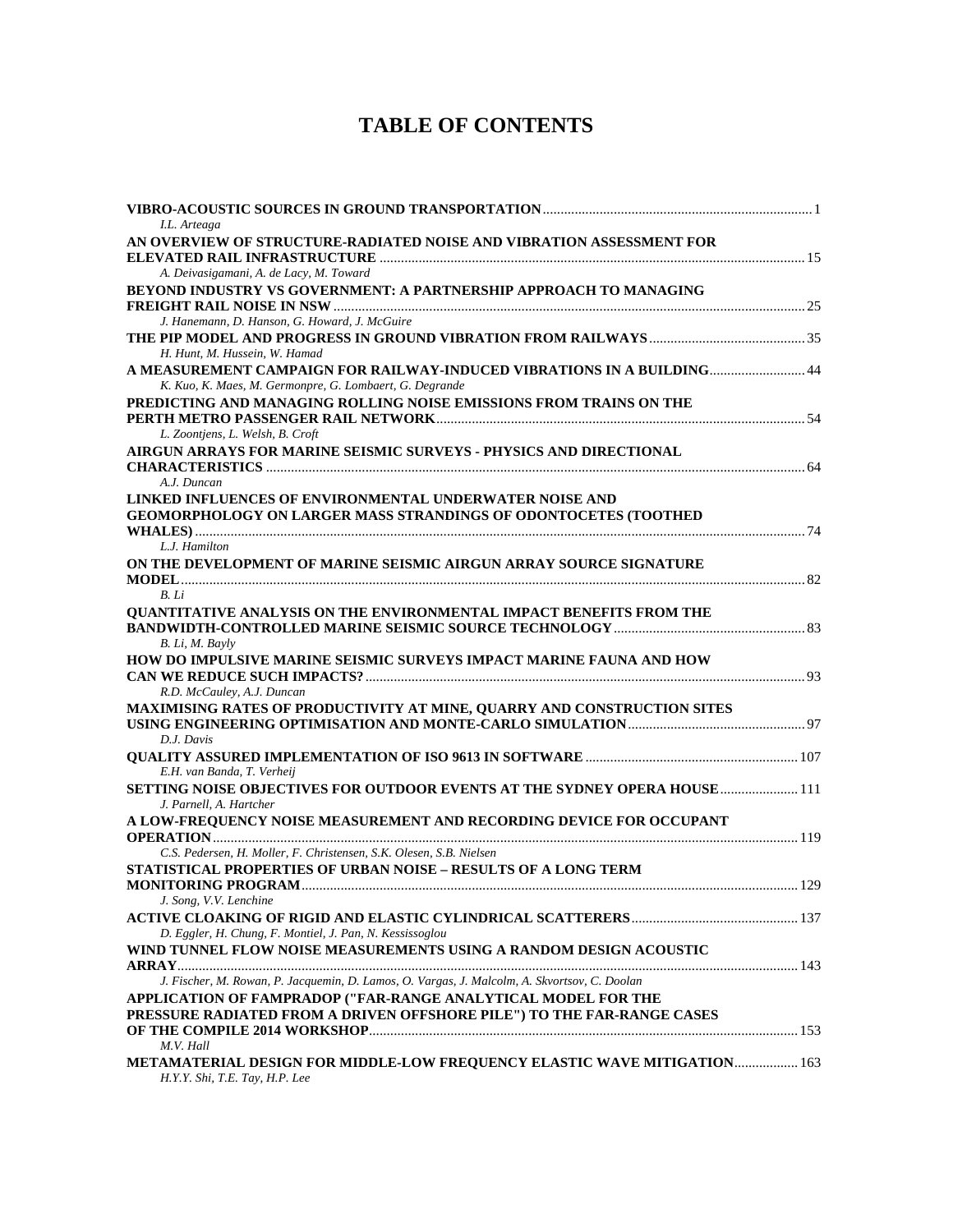| <b>FAST SPHERICAL FILTERING IN THE BROADBAND FMBEM USING A NON-EQUALLY</b>   |      |
|------------------------------------------------------------------------------|------|
|                                                                              |      |
| D.R. Wilkes, A.J. Duncan                                                     |      |
| M. Kierzkowski, H. Law                                                       |      |
| H. Law, M. Kierzkowski                                                       |      |
| ACTIVE CONTROL OF SOUND TRANSMISSION THROUGH A HOLE IN A LARGE THICK         |      |
|                                                                              |      |
| X. Qiu, M. Qin, H. Zou                                                       |      |
|                                                                              |      |
| K. Tanner, N. Mackenzie, T. Moyle                                            |      |
| S. Wang, H. Sun, J. Pan, X. Qiu                                              |      |
| TOWARDS AUTONOMOUS CHARACTERISATION OF SIDE SCAN SONAR IMAGERY FOR           |      |
|                                                                              |      |
| L.J. Hamilton                                                                |      |
| PRELIMINARY INVESTIGATIONS INTO THE REPEATABILITY OF MULTIBEAM               |      |
| X. Le Sy, I.M. Parnum, A.N. Gavrilov, M. O'Leary, P.J.W. Siwabessy           |      |
|                                                                              |      |
| I.M. Parnum, T. Ellement, M.A. Perry, M.J.G. Parsons, S. Tecchiato           |      |
| PASSIVE AND ACTIVE ACOUSTIC MONITORING OF MULLOWAY IN THE SWAN RIVER  247    |      |
| M.J.G. Parsons, J. Anning, I.M. Parnum                                       |      |
| USING A MULTI-FREQUENCY ECHO-SOUNDER TO MAP FISH DISTRIBUTION AND            |      |
|                                                                              |      |
| C.P. Salgado-Kent, I.M. Parnum, M.L. Figueroa, B. Saunders, M.J.G. Parsons   |      |
| DETERMINATION OF THE CALIBRATION ERROR OF A RECIPROCAL UNDERWATER            |      |
| ACOUSTIC TRANSDUCER FROM STANDARD DATA OBTAINED IN A TWO-WAY                 |      |
| <b>COMPARISON CALIBRATION PROCESS USING THE ACOUSTIC RECIPROCITY</b>         |      |
|                                                                              |      |
| S. Chambers, R. James                                                        |      |
| DETECTING SOUND WAVES GENERATED BY LEAKS IN BURIED WATER DISTRIBUTION        |      |
| R. Kirby, W. Duan, M. Karimi, M. Brennan, N. Kessissoglou                    |      |
| SOUND RADIATION FROM THE OPEN END OF PIPES AND DUCTS IN THE PRESENCE OF      |      |
|                                                                              |      |
| R. Kirby, W. Duan                                                            |      |
|                                                                              |      |
| A. Kouzoubov                                                                 |      |
| <b>EXPERIMENTAL STUDY OF THE VIBRO-ACOUSTICS OF A BEAM WITH PERIODICALLY</b> |      |
|                                                                              |      |
| Z. Gong, C. Dawson, Y. Zhang, D. Matthews, H. Sun, J. Pan                    |      |
|                                                                              | .301 |
| H. Hunt                                                                      |      |
| <b>RELATIVE PERFORMANCE OF DIFFERENT STRATEGIES FOR WAVE ATTENUATION BY</b>  |      |
|                                                                              |      |
| D. McMahon                                                                   |      |
| <b>INVESTIGATIONS ON THE TOTAL RADIATION EFFICIENCY OF RIBBED PLATES</b>     |      |
|                                                                              |      |
| X. Pan, I. MacGillivray, V. Trinh, J. Forrest                                |      |
| A. Hall, G. Dodd, E. Calius                                                  |      |
| <b>ACOUSTIC ABSORPTION OF POROUS MATERIALS PRODUCED BY ADDITIVE</b>          |      |
|                                                                              |      |
| C. Jiang, D. Moreau, C. Doolan                                               |      |
|                                                                              |      |
| M. Kierzkowski, H. Law, J. Cotterill                                         |      |
| <b>COHERENT LEAKAGE OF SOUND FROM OCEAN SURFACE DUCTS OF NONLINEAR</b>       |      |
|                                                                              |      |
| A.D. Jones, A.J. Duncan, Z.Y. Zhang                                          |      |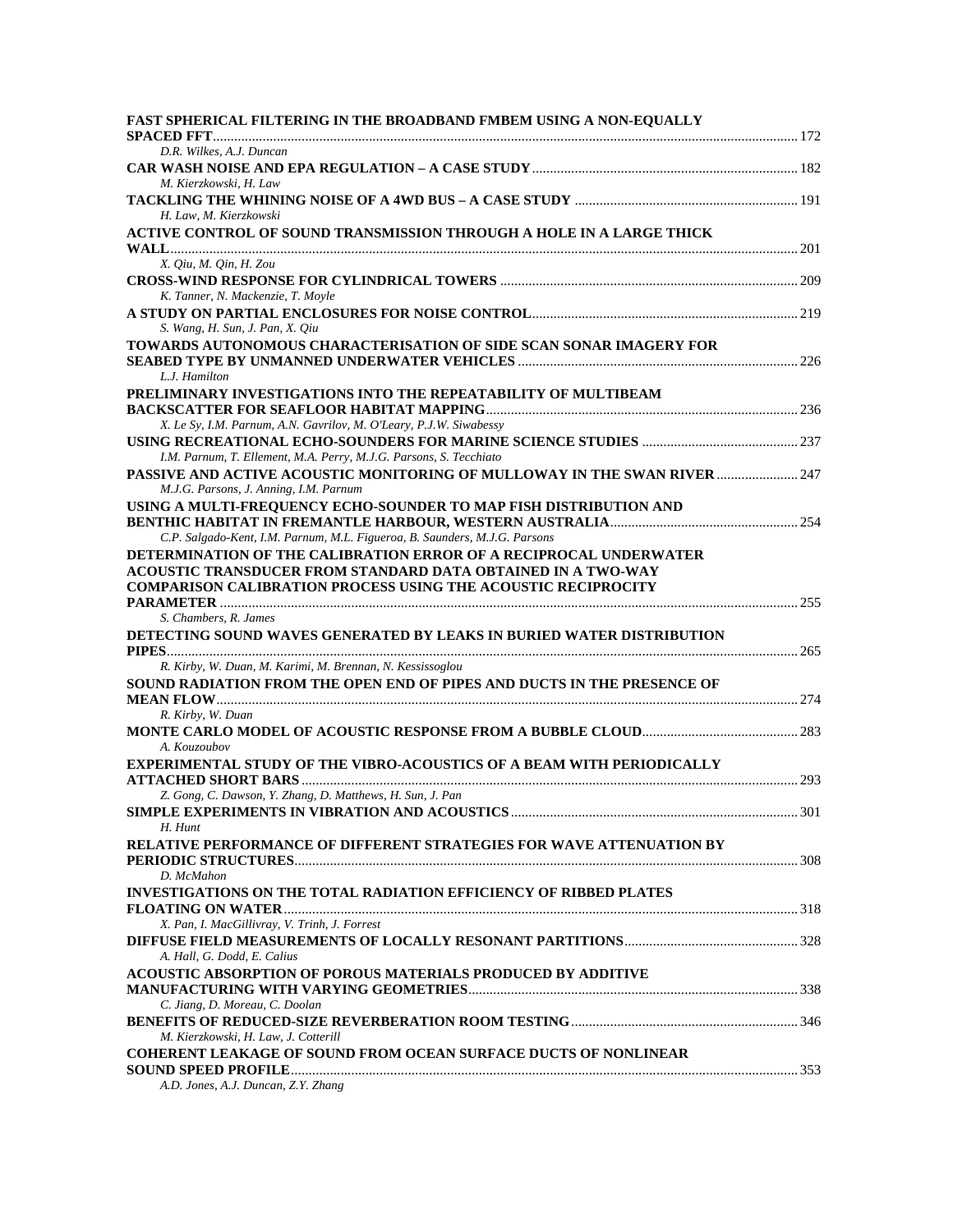| AN EQUIVALENT FLUID REPRESENTATION OF A LAYERED ELASTIC SEAFLOOR FOR                                                                                            |  |
|-----------------------------------------------------------------------------------------------------------------------------------------------------------------|--|
| M.W. Koessler                                                                                                                                                   |  |
| I.M. Parnum, R. MacLeod, A.J. Duncan, A.N. Gavrilov                                                                                                             |  |
| <b>SOUND SCIENCE FOR SOCIETY? ROE HIGHWAY EXTENSION 8 - WESTERN AUSTRALIA'S</b>                                                                                 |  |
| S. Chambers                                                                                                                                                     |  |
| D. Bradley                                                                                                                                                      |  |
| A.L. Brown, B. De Coensel                                                                                                                                       |  |
| APPLICATION OF STATISTICAL ENERGY ANALYSIS TO RAIL NOISE PREDICTIONS  405<br>B. Dawson, N. Mackenzie, Y.K. Lee                                                  |  |
| STRATEGIC MAPPING OF ROAD TRAFFIC NOISE IN AUCKLAND, NEW ZEALAND  415<br>N. Henrys                                                                              |  |
| REGIONAL DETAILED TRANSPORT NOISE MODELLING - RAILWAY METHODS AND                                                                                               |  |
| S. Zhang, M.S. Kanowski, N.M. Janssen, D.J. Greaves, M. Tuckwood, R.T. Jeffries, A.F. Clark, J.A. Worrall, B.<br>Hinze, D. Schultz, B.P. Nseir, M.R. Goodfellow |  |
| THE PHILOSOPHY OF ACOUSTIC DESIGN PRACTICE: WHY IT'S OK TO USE THE SABINE                                                                                       |  |
| K. Burgemeister, C. Hough                                                                                                                                       |  |
| COMPARISON OF CEILING ABSORPTION PLACEMENT CONFIGURATIONS IN A                                                                                                  |  |
| H. Caldwell, M. Yadav, D. Cabrera<br><b>BUILDING A UNIVERSITY MUSIC FACILITY IN A REUSED PRINTERY BUILDING  455</b>                                             |  |
| M. Ottley                                                                                                                                                       |  |
| ACOUSTIC COMFORT IN A RESIDENTIAL APARTMENT SUBJECTED TO NOISE FROM<br>M.A. Sheikh, A. Mitchell                                                                 |  |
|                                                                                                                                                                 |  |
| P. Gartenburg, M. Golden                                                                                                                                        |  |
| WHAT'S THAT CREAKING NOISE? AN INVESTIGATION OF WIND-INDUCED STRUCTURE-                                                                                         |  |
| S. McKechnie<br>DEVELOPMENT OF A STANDARDISED TEST FOR COMPARING POOL ISOLATION                                                                                 |  |
| T. Murray, L. Cosstick, E. Hong, N. Lourensz                                                                                                                    |  |
| <b>INTRA-WALKER VARIABILITY OF FOOTFALL VIBRATION AND THE EFFECTS OF</b>                                                                                        |  |
| J. Qian, A. Miller, D. Duschlbauer                                                                                                                              |  |
| PREDICTING THE PERFORMANCE OF HANGING BAFFLES IN LARGE SWIMMING POOLS  505<br>D. Raymond, C. Castillo                                                           |  |
| <b>CLASSIFICATION OF SMALL ARMS SHOCK WAVE DATA BY STATISTICAL CLUSTERING</b>                                                                                   |  |
| L.J. Hamilton                                                                                                                                                   |  |
| PERFORMANCE EVALUATION OF A SHOCK WAVE-BASED METHOD FOR SUPERSONIC                                                                                              |  |
| K.W. Lo                                                                                                                                                         |  |
| ARRAY SHAPE ESTIMATION METHOD BASED ON EXTRACTION OF SINGLE NORMAL                                                                                              |  |
| L. Lu, Q. Ren, T. Hu, L. Ma                                                                                                                                     |  |
| <b>CLASSIFICATION OF ACTIVE SONAR ECHOES USING A ONE-CLASS CLASSIFICATION</b>                                                                                   |  |
| B. Nguyen, A. Kouzoubov, S. Wood                                                                                                                                |  |
|                                                                                                                                                                 |  |
| J. Wang, S. Arulampalam, F. Fletcher, M. Steed, V. Rose                                                                                                         |  |
| C.S. Pedersen                                                                                                                                                   |  |